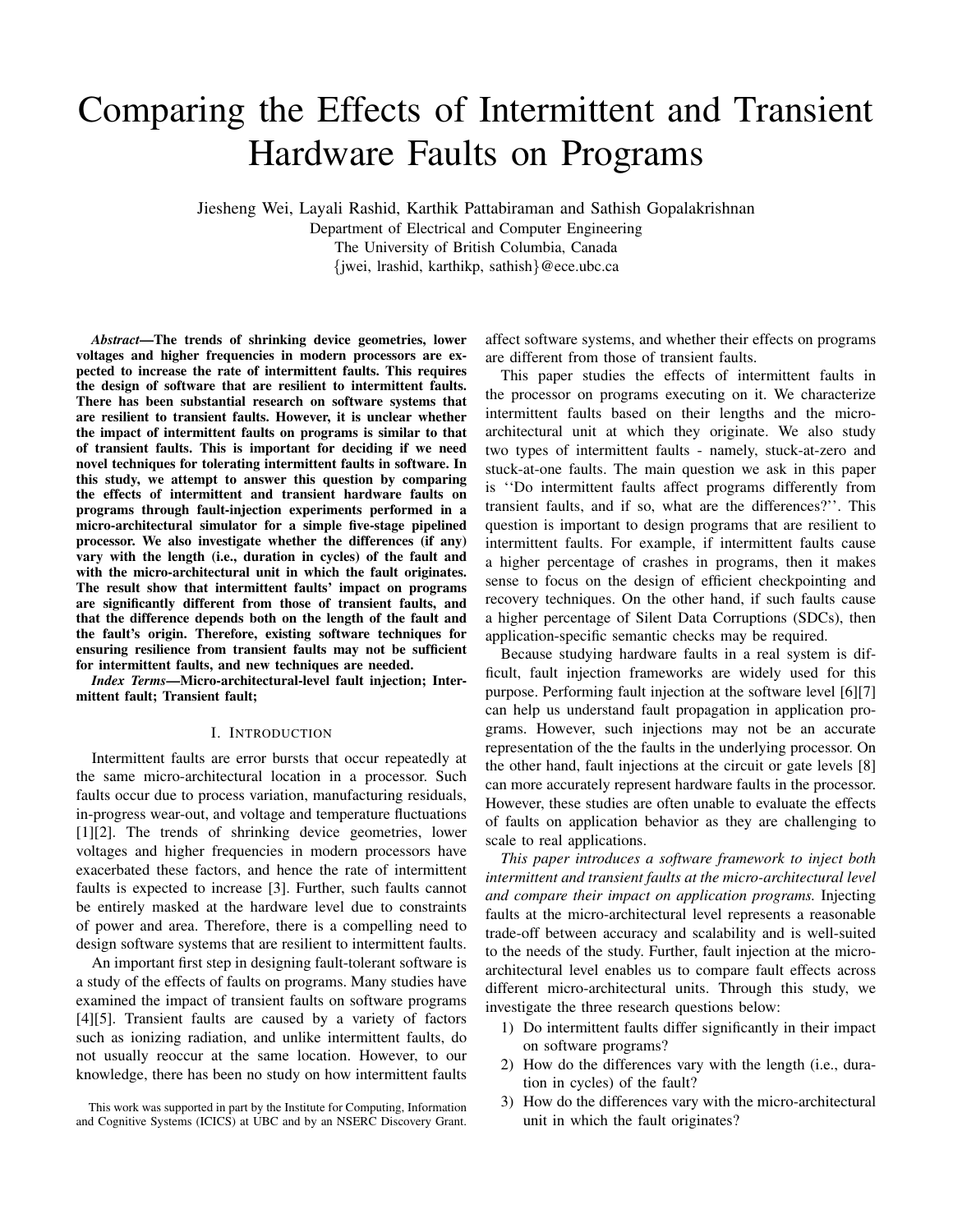The results show that intermittent faults differ significantly from transient faults. We also find that the length of the fault, the fault type and unit of origin have significant effects on the differences. From this, one can conclude that we need to rethink resilient software design for intermittent faults, and that existing mechanisms for resilience to transient faults may be insufficient for intermittent faults. This study also motivates the choice of appropriate software fault models for representing intermittent faults in the processor.

#### II. FAULT MODEL

This section describes the fault model(s) considered in the study and how the faults are represented. As mentioned before, we consider intermittent hardware faults in processors.

For this study, we consider a simple five-stage pipeline RISC processor adapted from Hennessey and Patterson [9]. Figure 1 shows an architectural block diagram of the processor and its signals. Although this is a simple processor, it is representative of many micro-controllers used in embedded systems. The signals that we consider for fault-injection in the processor are shown in italics in the figure. Table I presents a detailed description of the signals considered for fault-injections. It can be seen from the table that our fault model covers most signals in the execution data-path in the processor. However, we do not consider faults that occur in (1) memory and cache, as we assume that these are ECC-protected, (2) speculative logic signals, as these are unlikely to impact the program [10], (3) floating-point unit, as the fault's classification is dependent on the application's tolerance of approximations in floating point and (4) certain control-logic signals such as *memory acknowledge*, due to limitations of our simulation infrastructure. We also assume that only one signal is affected by the intermittent fault during the execution of a program.

We model intermittent faults as stuck-at-zero or stuck-atone faults for specific durations of time. Prior studies have observed intermittent stuck-at faults that activate and deactivate repeatedly [11]. However, we assume that there is only one intermittent fault burst during the execution of the program. This is because intermittent faults are typically rareevents, and it is unlikely that they will recur within the same program's execution. Further, we assume that a signal affected by an intermittent fault is stuck-at-zero or stuck-at-one for the entire duration of the fault. In other words, we assume that de-activation time for an intermittent fault is zero during its occurrence. This is consistent with prior work which finds that deactivation time in bus- and memory- faults does not significantly impact the failure rate of programs [11].

Although transient faults may be modeled in a number of ways, we assume that they result in single bit flips and last for one clock cycle. This is consistent with prior work [5][6].

#### III. EXPERIMENTAL SETUP

In this section, we discuss the details of the fault-injection framework for our experiments.

TABLE I FAULT LOCATIONS AND DESCRIPTION

| Fault lo-            | Description                                          |
|----------------------|------------------------------------------------------|
| cation               |                                                      |
| РC                   | Program counter of Instruction Fetch (IF) stage      |
| <i>Opcode</i>        | Opcode decoded in Instruction Decode (ID) stage      |
| Operand              | Operand decoded in ID stage. We assume all of the 6  |
|                      | operand signals shown in Figure 1 are equally likely |
|                      | to be faulty. Therefore, we randomly choose one of   |
|                      | them as the fault injection location in each run.    |
| Mux a                | Output of operand multiplexer a, which selects data  |
|                      | from register or current PC to output                |
| $Mux$ $\overline{b}$ | Output of operand multiplexer b, which selects data  |
|                      | from register, immediate number, target address,     |
|                      | offset address to output                             |
| ALU o                | Output of Arithmetic Logic Unit (ALU)                |
| MULT o               | Output of Multiplication/Division Unit               |
| LSU adr              | Address output of Load Store Unit (LSU)              |
| Ld data              | Load data of Load Store Unit (LSU)                   |
| St data              | Store data of Load Store Unit (LSU)                  |

## *A. Experimental infrastructure*

We have implemented the fault-injection framework in the *sim-outorder* processor simulator from the *SimpleScalar* family of simulators using the PISA instruction set. The SimpleScalar micro-architectural simulators model an architecture that is a close derivative of the MIPS architecture [12]. The configuration parameters that we use for running the simulator are shown in Table II. These model the simple processor in Figure 1.

We have manually examined the source code of the simulator and identified the variables in the simulator that correspond to the signals in Table I. For each signal identified in the table, there is a unique variable (or a set of variables) in the *simoutorder* simulator that represents the signal's value. We wrap the definition of these variables in the simulator with a custom fault-injection function to represent the injection of a fault in the corresponding signal. This function injects the appropriate type of fault in the signal for a duration specified through a configuration file (e.g., stuck-at-zero fault for 800 cycles starting from cycle 10216). Only one bit in the selected signal is injected, and it is randomly chosen in each run. Only one fault is injected in each run, and the starting cycle for the fault is also chosen randomly from the total execution cycles executed by the program under a fault-free execution (this value is obtained through profiling).

TABLE II SIMULATOR CONFIGURATION PARAMETERS

| <b>Configuration Parameter</b>   | Value                    |  |  |  |
|----------------------------------|--------------------------|--|--|--|
| Fetch/decode/execute/commit rate | 1 per cycle              |  |  |  |
| Branch prediction type           | Perfect prediction       |  |  |  |
| Register update unit (RUU) size  | 16                       |  |  |  |
| Load/store queue (LSQ) size      | 8                        |  |  |  |
| Register file                    | 32 integer registers,    |  |  |  |
|                                  | 32 float point registers |  |  |  |
| Instruction/Data L1              | 16KB each                |  |  |  |
| L1 hit latency                   | 1 clock cycle            |  |  |  |
| $L2$ (Unified)                   | 256KB                    |  |  |  |
| $\overline{L2}$ hit/miss latency | 6/18 clock cycles        |  |  |  |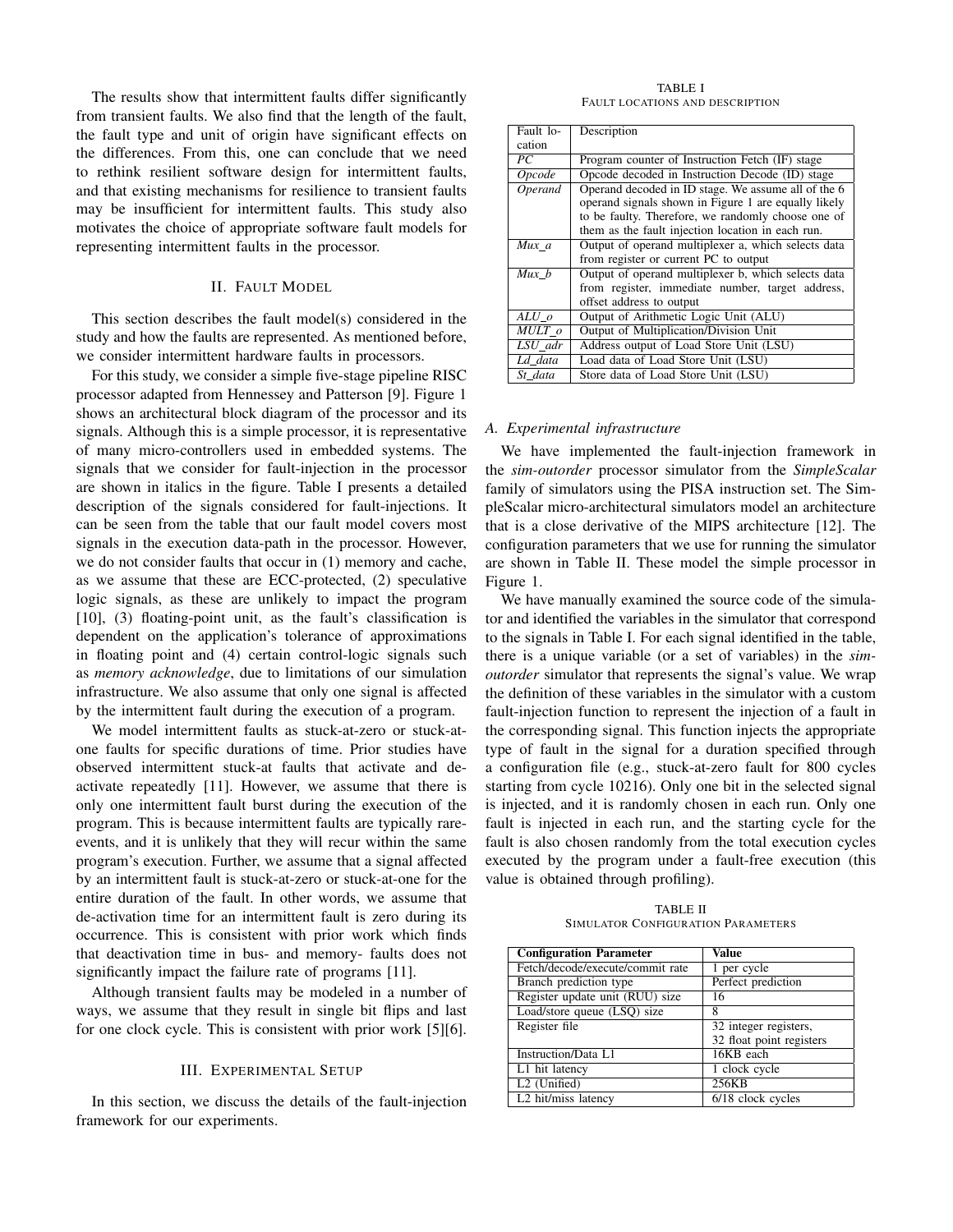

Fig. 1. Block Diagram of MIPS micro-architecture

### *B. Failure Detection*

We classify the outcome of the injection into one of four categories: (1) crash, (2) hang, (3) silent data corruption (SDC) and (4) no effect. Table III presents a detailed classification of the program's behaviour under faults and how our simulator detects the erroneous behavior and classifies it. We modified the SimpleScalar simulator to detect the errors (as done by prior work [13]) and classify them. We need to execute the program once without faults to obtain a golden run.

TABLE III MEASUREMENT OF DIFFERENT TYPES OF FAILURES

| <b>Failure</b> type           | <b>Simulation detection mechanism</b> |
|-------------------------------|---------------------------------------|
| Crash: Invalid memory access  | Check on memory access                |
| Crash: Memory alignment error | Check on memory access                |
| Crash: Division-by-zero       | Check before division operation       |
| Crash: Integer overflow       | Check after every integer operation   |
| Crash: Invalid instruction    | Check instruction validity before     |
|                               | instruction execution                 |
| Crash: System call error      | Check in system call                  |
| Hang                          | Check if program execution time       |
|                               | is substantially longer than golden   |
|                               | run (5 times as much)                 |
| <b>SDC</b>                    | Check if program's output deviates    |
|                               | from the golden run                   |

## *C. Benchmark Information*

We use the Siemens suite of benchmark programs for our evaluation [14]. These programs have been extensively used by the software testing community, and range in size from 100 to 1000 lines of C code. Table IV shows the runtime characteristics of the Siemens programs.

We do not use larger benchmark suites such as the SPEC2006 suite [15], because we need to perform hundreds of thousands of fault-injection experiments in this study. Programs in the SPEC suite execute millions of dynamic instructions, and hence take too long to execute in a detailed micro-architectural simulator for that many injections. The fault-injection experiments in our study completed within one day on a quad-core processor.

TABLE IV CHARACTERISTICS OF PROGRAMS IN SIEMENS BENCHMARK SUITE

| <b>Benchmark</b>       | <b>Number</b><br>of<br>in-<br>structions<br>committed | <b>Number</b><br>of load in-<br>structions | Number<br>of<br>store<br>instruc-<br>tions | <b>Number</b><br>of branch<br>instruc-<br>tions |
|------------------------|-------------------------------------------------------|--------------------------------------------|--------------------------------------------|-------------------------------------------------|
| print tokens           | 27.273                                                | 4,630                                      | 6,985                                      | 5.047                                           |
| print tokens2          | 25,093                                                | 3,542                                      | 6.490                                      | 4,883                                           |
| replace                | 12.590                                                | 1,666                                      | 3,981                                      | 2.257                                           |
| schedule               | 162,497                                               | 36,570                                     | 22,586                                     | 35,108                                          |
| schedule2              | 239,993                                               | 47,173                                     | 35,138                                     | 51,284                                          |
| tcas                   | 8,778                                                 | 759                                        | 3.499                                      | 1.479                                           |
| $tot\_in\overline{fo}$ | 26.543                                                | 4.418                                      | 6,318                                      | 5.179                                           |

# *D. Experimental Parameters*

Table V summarizes the ranges of parameters used in our experiments. We conduct 1000 fault-injection runs for each combination of fault type, fault location and fault length. Each run injects one fault. Thus,we inject a total of 1,071,000 **faults** ((2 fault types  $\times$ 9 fault signals  $\times$ 8 fault lengths  $\times$  1000 for intermittent faults  $+1$  fault type $\times$ 9 fault signals $\times$ 1 fault length $\times$ 1000 for transient faults) $\times$ 7 benchmarks).

Note however that not all injected faults may be activated (i.e., read in the system). We measure the activation rate of the faults by instrumenting the fault-injected locations in the simulator, and use the number of activated faults as the denominator when calculating percentages in this study.

## IV. RESULTS

This section describes the results of our experiments and is organized according to the research questions in Section I.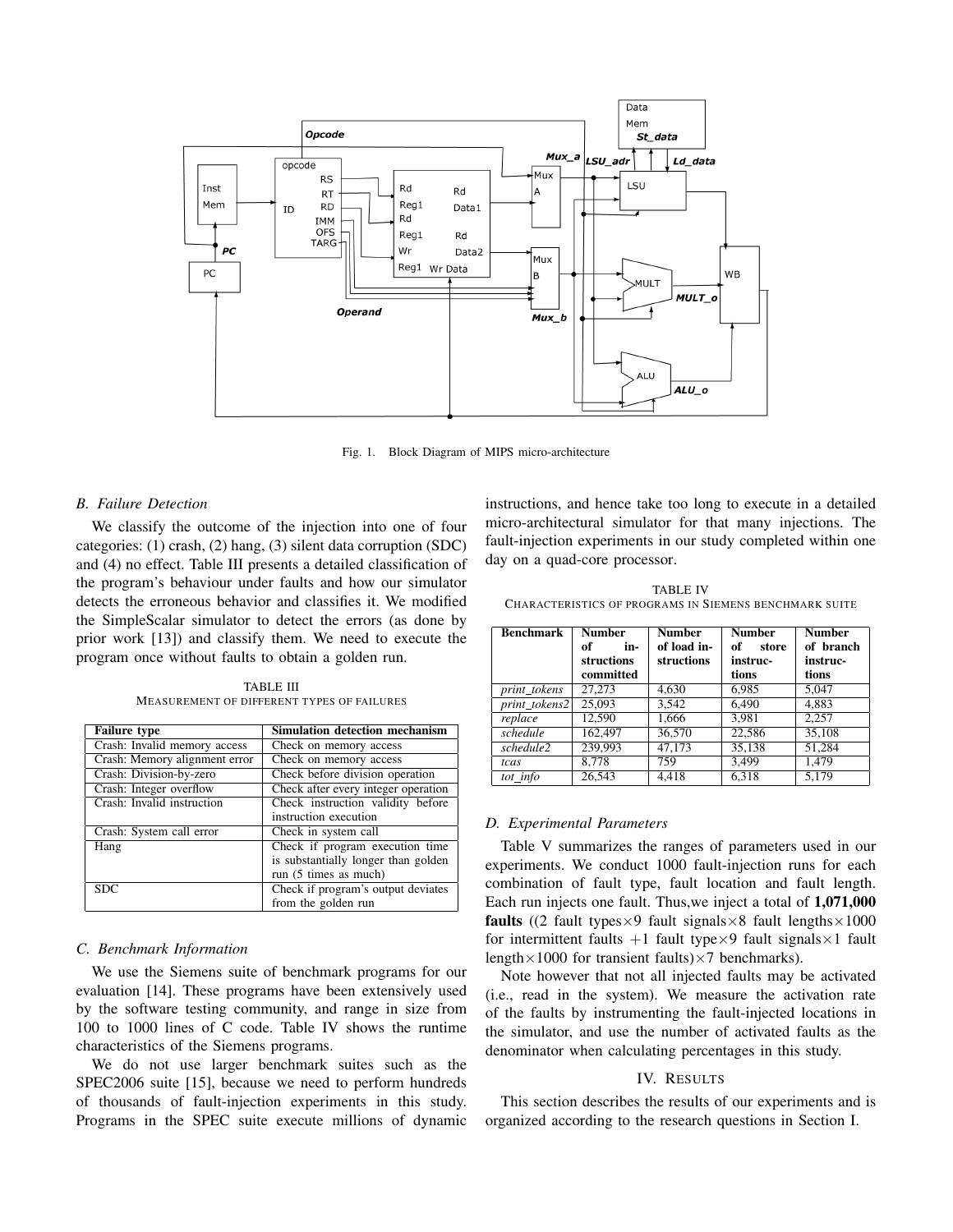TABLE V PARAMETERS FOR A FAULT INJECTION RUN

| Experimental     | <b>Values</b>                                         |
|------------------|-------------------------------------------------------|
| <b>Parameter</b> |                                                       |
| Fault type       | stuck-at-zero, stuck-at-one for intermittent faults,  |
|                  | and bit-flips for transient faults                    |
| Fault            | Signals in Table I except $MULT\_o$ , since there are |
| location         | no multiplication operations in many programs         |
| Fault bit        | Randomly chosen from bits of the selected signal      |
| Fault-           | Randomly chosen from the total clock cycles exe-      |
| injection        | cuted by the program                                  |
| start time       |                                                       |
| Fault length     | 2, 5, 10, 25, 50, 100, 300 or 800 clock cycles for    |
|                  | intermittent faults                                   |

## *A. Impact of Intermittent Faults on Programs*

Table VI presents the average failure rate across different benchmarks for transient faults, intermittent stuck-at-zero faults, and intermittent-stuck-at-one faults. The length of the intermittent faults for this experiment is 50 clock cycles.

TABLE VI AVERAGE FAILURE PERCENTAGE ACROSS DIFFERENT PROGRAMS FOR INTERMITTENT FAULTS AND TRANSIENT FAULTS

| <b>Benchmarks</b> | Transient |          | Intermittent |             | Intermittent |                |            |      |            |
|-------------------|-----------|----------|--------------|-------------|--------------|----------------|------------|------|------------|
|                   | faults    |          |              | stuck-at-   |              |                | stuck-at-  |      |            |
|                   |           |          |              | zero faults |              |                | one faults |      |            |
|                   | crash     | hang     | <b>SDC</b>   | crash       | hang         | <b>SDC</b>     | crash      | hang | <b>SDC</b> |
| print_tokens      | 47        | 0        | 5            | 30          |              | 5              | 71         |      |            |
| print tokens2     | 46        | 0        | 3            | 26          |              | 4              | 70         |      | 5          |
| replace           | 44        |          | 3            | 30          | $\Omega$     | $\overline{c}$ | 65         |      | 5          |
| schedule          | 39        |          | 8            | 45          |              | 6              | 69         |      | 9          |
| schedule2         | 47        | 0        |              | 46          |              | 5              | 68         |      | 6          |
| tcas              | 42        | $\Omega$ |              | 28          | $\Omega$     |                | 70         |      |            |
| tot_info          | 49        |          |              | 34          |              |                | 70         |      |            |

The results in the table are as follows:

- Crashes are the dominant outcome for all three fault categories (30 to 71%), followed by SDCs (1 to  $9\%$ ), followed by hangs (0 to  $6\%$ ).
- Intermittent stuck-at-one faults incur higher percentages of crashes when compared with intermittent stuck-at-zero faults. This is because a program usually grows from small addresses to big addresses and hence, a larger address is more likely to be out of the memory bounds of the program. Because the main reason of crashes for all the faults except those originating from *Opcode* is invalid memory access, and stuck-at-one faults change original address to a larger value while stuck-at-zero faults change it to a smaller value, the former will incur higher percentages of crashes.
- Intermittent stuck-at-zero faults incur a lower percentage of crashes compared to transient faults for all but two programs, *schedule* and *schedule2*. This is because in general transient faults are guaranteed to change the value of the signal (as they flip a bit), while an intermittent stuckat-zero fault will only change the signal if the chosen bit is 1. As mentioned before, most bits in the injected signals are 0s and hence unlikely to change due to an intermittent stuck-at-zero fault. However, both *schedule*

and *schedule2* execute significantly higher numbers of instructions than the other programs (see Table IV), and hence, there is a higher likelihood of the intermittent fault persisting and propagating in these programs, thus leading to crashes. This shows that the number of instructions executed by a benchmark can also affect fault propagation characteristics.

- SDCs do not differ by much between intermittent stuckat-zero faults and transient faults. However, the occurrence of SDCs for intermittent stuck-at-one faults is slightly higher than the corresponding values for either transient faults or intermittent stuck-at-zero faults. Hangs do not change much across the fault types.
- *B. Effect of Intermittent Fault Lengths*



Fig. 2. Average program crash percentage of transient faults and intermittent faults with the increase of intermittent fault length (Note that the transient faults last exactly 1 clock cycle, i.e., have a length of 1.)



Fig. 3. Average program SDC percentage of transient faults and intermittent faults with the increase of intermittent fault length (Note that the transient faults last exactly 1 clock cycle, i.e., have a length of 1)

In this section, we focus on one benchmark program, *print tokens2*, to understand the variation in the effects of intermittent faults with the length of the fault. Due to space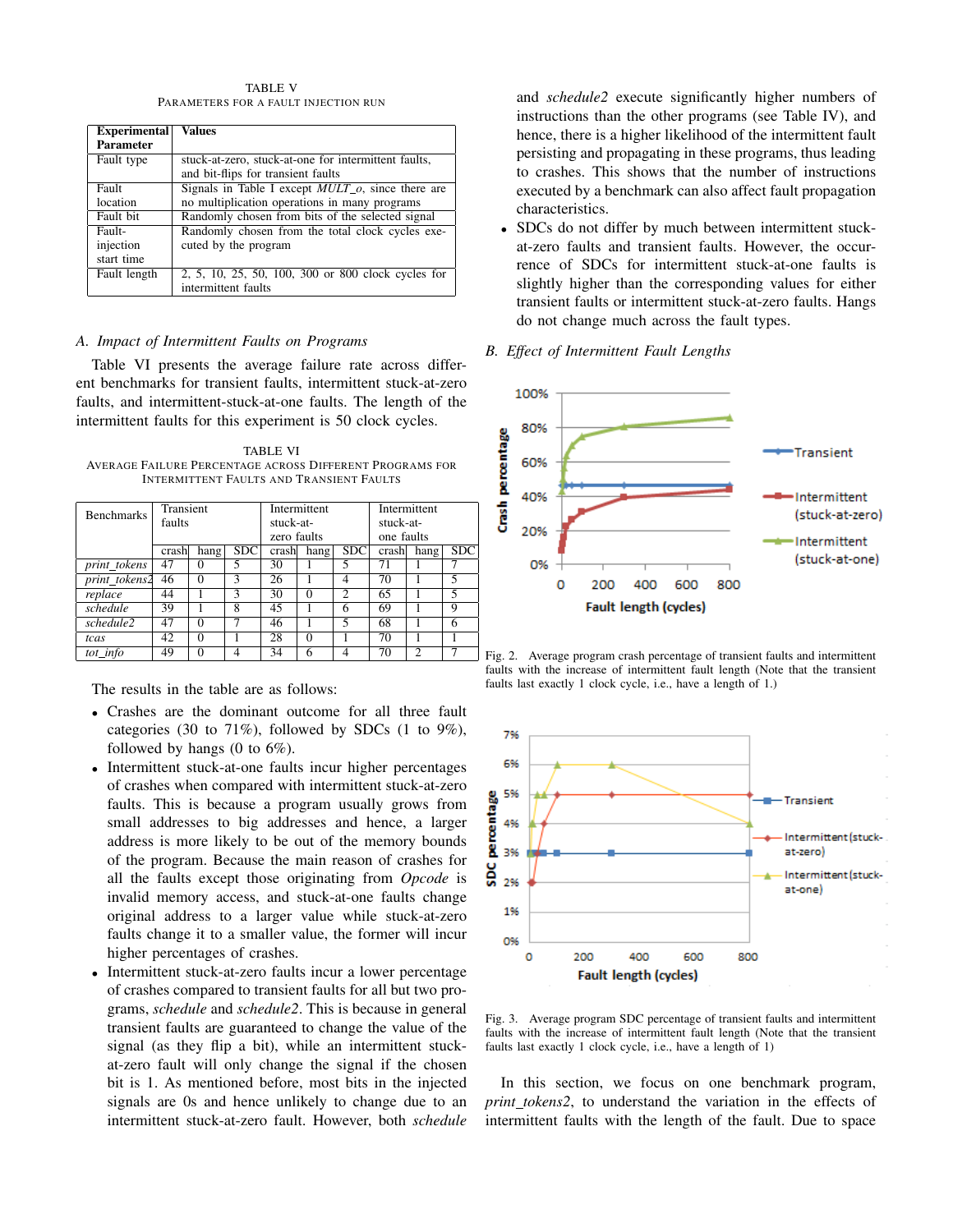constraints, we are unable to present the results for the other benchmarks, but we have observed similar trends across all benchmarks.

Figures 2 and 3 show the variation in the percentage of crashes and SDCs respectively. We do not present results for hangs because the percentages of hangs is very small (less than 2%) and there is no clear trend because of the relatively small number of samples.

The main results are as follows:

- The percentage of crashes increases as the fault length of intermittent faults increases. However, the growth flattens out as the fault length increases, as the crashes caused by faults of longer fault length overlap significantly with those covered by the faults of shorter fault length. Moreover, intermittent stuck-at-one faults have higher crash percentages than that of stuck-at-zero faults, though their difference stays constant as fault length increases. This is consistent with the results in Section IV-A.
- Transient faults' crash percentage does not change as they last only one cycle. The intermittent stuck-at-one faults' crash percentages equal the transient faults' crash percentages when the fault length is 3 clock cycles, while for intermittent stuck-at-zero faults, they become equal when the fault length is over 800 clock cycles.
- For both types of intermittent faults, the SDC percentage first increases, and then saturates, before decreasing (for intermittent stuck-at-one faults) . This is because, as the fault length increases, some of faults that may have been benign lead to SDCs, thus increasing the percentage of SDCs. However, as the fault length increases even further, some faults that would have caused SDCs cause the the program to crash, thus decreasing the SDC percentage.
- Comparing the SDCs for intermittent stuck-at-zero faults with those of intermittent stuck-at-one faults, we find that the latter is initially higher than the former, but as fault length increases beyond 300 clock cycles, the percentage of SDCs for the latter drops below the former. The first effect is because stuck-at-one faults are more likely to impact the program than stuck-at-zero faults, and hence a fault that would be benign in the stuck-at-zero case causes an SDC in the stuck-at-one case. However, if the fault length increases beyond a point (i.e., 300 cycles), the same fault is more likely to cause a crash in the stuckat-one case, while it is more likely to cause an SDC in the stuck-at-zero case.

# *C. Effect of Intermittent Fault Origin*

To understand the effects of faults originating in different micro-architectural units, we classify the outcomes of the faultinjection experiments based on the signal that is injected. Due to space constraints, we present results only for the *print tokens2* program as in the previous section. In this experiment, we fix the type of intermittent fault to be stuck-atzero and fault length to be 50 cycles as we did before. Figure 4 shows the effects of intermittent faults and transient faults across different signals.

The main take-away from the data graphs is that for all signals except *Opcode* and *Mux b*, the percentage of crashes caused by transient faults is higher than those caused by intermittent faults. This is because the majority of bits in these signals are *always* zeroes, and hence an intermittent stuck-atzero fault is unlikely to change their value. On the other hand, a transient fault is guaranteed to change their values by flipping a bit (however, not all such changes impact the program, which is why the percentages of failures is not 100%). For the *Opcode* signal though, every bit *can* be 1, and hence a stuck-atzero fault is more likely to change the signals. Therefore, they have a more pronounced effect than transient faults, which last for only one cycle. We need further investigation to understand why this is so for the *Mux b* signal.

Figure 4 also shows that the difference of the crash percentages between transient and intermittent faults varies across different units, which means that the vulnerability of a unit to transient faults is often different from its vulnerability to intermittent faults.

# V. RELATED WORK

Fault injection framework at micro-architectural level: Fault injection frameworks built on top of micro-processor simulators are widely used to study different types of hardware faults. Li et al. [16] inject permanent faults in three micro-architectural units (ALU, Address Generation Unit and decoder) using a software simulator to analyze the accuracy of micro-architectural fault model versus a gate-level fault model. Karimi et al. [17] inject faults into different microarchitectural-level control logic signals to study their impact on instruction execution. Both studies have similar goals as our study. However, they cover only a small subset of microarchitectural signals. The transient fault injection framework proposed in [18] performs a comprehensive fault-injection study in a Verilog model of the processor and studies the impact of faults on processor state and programs. However, their work breaks a program into many breakpoints and treats an injected fault at a breakpoint as benign if the fault does not propagate to the next breakpoint. In contrast, we consider the effects of faults on the entire program, which is more representative of their final outcome. Further, none of the three studies consider intermittent faults, which is our focus.

Studies of comparison between different fault types: Gracia et al. [11] compare the impact of intermittent faults in registers, buses and memory on application programs with those of transient faults and permanent faults. In later work [19], they extend the comparison to determine which fault type is more likely to be detected in a fault tolerant system and handled by the existing recovery mechanisms. However, neither study consider impact of faults in the signals of the processor's pipeline stages, which our study does.

Other studies of intermittent faults: Rashid et al. [7] study the impact of intermittent faults at the program level by gathering the fault-free program execution and predicting the propagation of errors using the program's trace. However, because they inject faults at the program level, they are unable